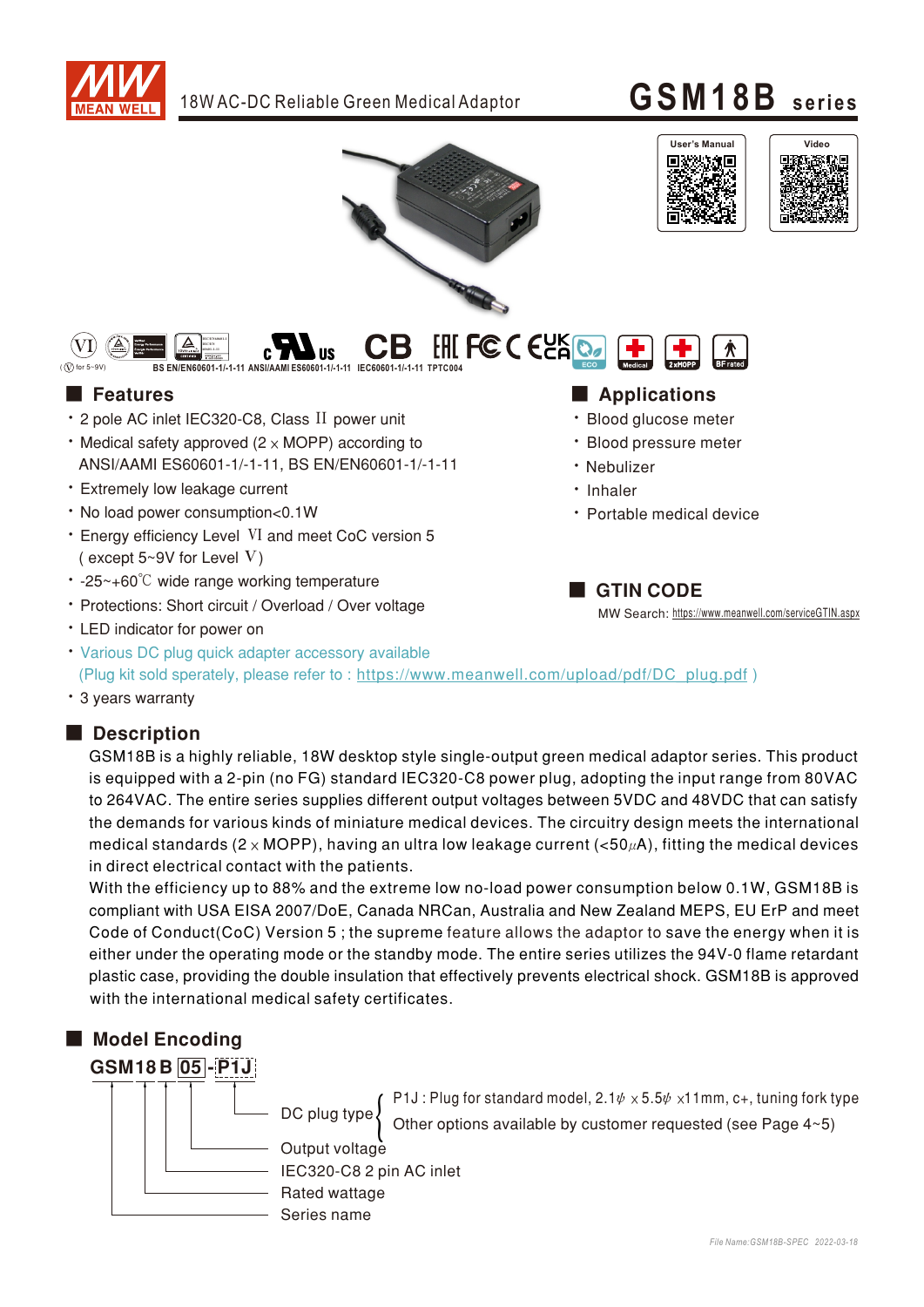

### **SPECIFICATION**

| ORDER NO.                                                                                                                                                                                     |                                                                                                                           | GSM18B05-P1J                                                                                                                                                                                                                                                                                                                                                                                                                                                                                                                                                                                                                                                                                                                                                                                                                                                                                                                                                                                                                                                             | GSM18B07-P1J                                                         | GSM18B09-P1J | GSM18B12-P1J                                                                                                                    | GSM18B15-P1J                                | GSM18B18-P1J      | GSM18B24-P1J                                                              | GSM18B48-P1J   |  |  |  |
|-----------------------------------------------------------------------------------------------------------------------------------------------------------------------------------------------|---------------------------------------------------------------------------------------------------------------------------|--------------------------------------------------------------------------------------------------------------------------------------------------------------------------------------------------------------------------------------------------------------------------------------------------------------------------------------------------------------------------------------------------------------------------------------------------------------------------------------------------------------------------------------------------------------------------------------------------------------------------------------------------------------------------------------------------------------------------------------------------------------------------------------------------------------------------------------------------------------------------------------------------------------------------------------------------------------------------------------------------------------------------------------------------------------------------|----------------------------------------------------------------------|--------------|---------------------------------------------------------------------------------------------------------------------------------|---------------------------------------------|-------------------|---------------------------------------------------------------------------|----------------|--|--|--|
|                                                                                                                                                                                               | <b>SAFETY MODEL NO.</b>                                                                                                   | <b>GSM18B05</b>                                                                                                                                                                                                                                                                                                                                                                                                                                                                                                                                                                                                                                                                                                                                                                                                                                                                                                                                                                                                                                                          | <b>GSM18B07</b>                                                      | GSM18B09     | GSM18B12                                                                                                                        | GSM18B15                                    | GSM18B18          | GSM18B24                                                                  | GSM18B48       |  |  |  |
|                                                                                                                                                                                               | <b>DC VOLTAGE</b><br>Note.2                                                                                               | 5V                                                                                                                                                                                                                                                                                                                                                                                                                                                                                                                                                                                                                                                                                                                                                                                                                                                                                                                                                                                                                                                                       | 7.5V                                                                 | 9V           | 12V                                                                                                                             | 15V                                         | <b>18V</b>        | <b>24V</b>                                                                | 48V            |  |  |  |
|                                                                                                                                                                                               | <b>RATED CURRENT</b>                                                                                                      | 3A                                                                                                                                                                                                                                                                                                                                                                                                                                                                                                                                                                                                                                                                                                                                                                                                                                                                                                                                                                                                                                                                       | 2A                                                                   | 2A           | 1.5A                                                                                                                            | 1.2A                                        | 1A                | 0.75A                                                                     | 0.375A         |  |  |  |
|                                                                                                                                                                                               | <b>CURRENT RANGE</b>                                                                                                      | $0 - 3A$                                                                                                                                                                                                                                                                                                                                                                                                                                                                                                                                                                                                                                                                                                                                                                                                                                                                                                                                                                                                                                                                 | $0 - 2A$                                                             | $0 - 2A$     | $0 - 1.5A$                                                                                                                      | $0 - 1.2A$                                  | $0 - 1A$          | $0 - 0.75A$                                                               | $0 - 0.375A$   |  |  |  |
|                                                                                                                                                                                               | <b>RATED POWER (max.)</b>                                                                                                 | <b>15W</b>                                                                                                                                                                                                                                                                                                                                                                                                                                                                                                                                                                                                                                                                                                                                                                                                                                                                                                                                                                                                                                                               | <b>15W</b>                                                           | <b>18W</b>   | <b>18W</b>                                                                                                                      | <b>18W</b>                                  | <b>18W</b>        | <b>18W</b>                                                                | <b>18W</b>     |  |  |  |
| <b>OUTPUT</b>                                                                                                                                                                                 | RIPPLE & NOISE (max.) Note.3                                                                                              | 60mVp-p                                                                                                                                                                                                                                                                                                                                                                                                                                                                                                                                                                                                                                                                                                                                                                                                                                                                                                                                                                                                                                                                  | 80mVp-p                                                              | 80mVp-p      | $120mVp-p$                                                                                                                      | 120mVp-p                                    | $150mVp-p$        | 180mVp-p                                                                  | 240mVp-p       |  |  |  |
| <b>INPUT</b><br><b>PROTECTION</b>                                                                                                                                                             | <b>VOLTAGE TOLERANCE Note.4</b>                                                                                           | ±5.0%                                                                                                                                                                                                                                                                                                                                                                                                                                                                                                                                                                                                                                                                                                                                                                                                                                                                                                                                                                                                                                                                    | ±5.0%                                                                | ±5.0%        | ±3.0%                                                                                                                           | ±3.0%                                       | ±3.0%             | ±2.0%                                                                     | ±2.0%          |  |  |  |
|                                                                                                                                                                                               | <b>LINE REGULATION</b><br>Note.5                                                                                          | ±1.0%                                                                                                                                                                                                                                                                                                                                                                                                                                                                                                                                                                                                                                                                                                                                                                                                                                                                                                                                                                                                                                                                    | ±1.0%                                                                | ±1.0%        | ±1.0%                                                                                                                           | ±1.0%                                       | ±1.0%             | ±1.0%                                                                     | ±1.0%          |  |  |  |
|                                                                                                                                                                                               | <b>LOAD REGULATION</b>                                                                                                    | ±5.0%                                                                                                                                                                                                                                                                                                                                                                                                                                                                                                                                                                                                                                                                                                                                                                                                                                                                                                                                                                                                                                                                    | ±5.0%                                                                | ±5.0%        | ±3.0%                                                                                                                           | ±3.0%                                       | ±3.0%             | ±2.0%                                                                     | ±2.0%          |  |  |  |
|                                                                                                                                                                                               | <b>SETUP, RISE TIME</b>                                                                                                   | Note.6 500ms, 30ms / 230VAC                                                                                                                                                                                                                                                                                                                                                                                                                                                                                                                                                                                                                                                                                                                                                                                                                                                                                                                                                                                                                                              |                                                                      |              | 1000ms, 30ms / 115VAC at full load                                                                                              |                                             |                   |                                                                           |                |  |  |  |
|                                                                                                                                                                                               | <b>HOLD UP TIME (Typ.)</b>                                                                                                | 16ms / 230VAC<br>16ms / 115VAC at full load                                                                                                                                                                                                                                                                                                                                                                                                                                                                                                                                                                                                                                                                                                                                                                                                                                                                                                                                                                                                                              |                                                                      |              |                                                                                                                                 |                                             |                   |                                                                           |                |  |  |  |
|                                                                                                                                                                                               | <b>VOLTAGE RANGE</b>                                                                                                      | Note.7 $80 \sim 264$ VAC<br>$113 - 370VDC$                                                                                                                                                                                                                                                                                                                                                                                                                                                                                                                                                                                                                                                                                                                                                                                                                                                                                                                                                                                                                               |                                                                      |              |                                                                                                                                 |                                             |                   |                                                                           |                |  |  |  |
|                                                                                                                                                                                               | <b>FREQUENCY RANGE</b>                                                                                                    | $47 \sim 63$ Hz                                                                                                                                                                                                                                                                                                                                                                                                                                                                                                                                                                                                                                                                                                                                                                                                                                                                                                                                                                                                                                                          |                                                                      |              |                                                                                                                                 |                                             |                   |                                                                           |                |  |  |  |
|                                                                                                                                                                                               | EFFICIENCY (Typ.)                                                                                                         | 80%                                                                                                                                                                                                                                                                                                                                                                                                                                                                                                                                                                                                                                                                                                                                                                                                                                                                                                                                                                                                                                                                      | 83%                                                                  | 84%          | 85%                                                                                                                             | 85.5%                                       | 86%               | 87%                                                                       | 88%            |  |  |  |
|                                                                                                                                                                                               | <b>AC CURRENT (Typ.)</b>                                                                                                  | 0.5A/115VAC                                                                                                                                                                                                                                                                                                                                                                                                                                                                                                                                                                                                                                                                                                                                                                                                                                                                                                                                                                                                                                                              | 0.25A / 230VAC                                                       |              |                                                                                                                                 |                                             |                   |                                                                           |                |  |  |  |
|                                                                                                                                                                                               | <b>INRUSH CURRENT (Typ.)</b>                                                                                              | 55A/230VAC                                                                                                                                                                                                                                                                                                                                                                                                                                                                                                                                                                                                                                                                                                                                                                                                                                                                                                                                                                                                                                                               | 30A/115VAC                                                           |              |                                                                                                                                 |                                             |                   |                                                                           |                |  |  |  |
|                                                                                                                                                                                               | <b>LEAKAGE CURRENT(max.)</b>                                                                                              | Touch current < 50µA/264VAC                                                                                                                                                                                                                                                                                                                                                                                                                                                                                                                                                                                                                                                                                                                                                                                                                                                                                                                                                                                                                                              |                                                                      |              |                                                                                                                                 |                                             |                   |                                                                           |                |  |  |  |
|                                                                                                                                                                                               |                                                                                                                           |                                                                                                                                                                                                                                                                                                                                                                                                                                                                                                                                                                                                                                                                                                                                                                                                                                                                                                                                                                                                                                                                          | $105 \sim 170\%$ rated output power                                  |              |                                                                                                                                 |                                             |                   |                                                                           |                |  |  |  |
|                                                                                                                                                                                               | <b>OVERLOAD</b>                                                                                                           |                                                                                                                                                                                                                                                                                                                                                                                                                                                                                                                                                                                                                                                                                                                                                                                                                                                                                                                                                                                                                                                                          |                                                                      |              | Protection type : Hiccup mode, recovers automatically after fault condition is removed                                          |                                             |                   |                                                                           |                |  |  |  |
|                                                                                                                                                                                               |                                                                                                                           | $5.25 - 7.5V$                                                                                                                                                                                                                                                                                                                                                                                                                                                                                                                                                                                                                                                                                                                                                                                                                                                                                                                                                                                                                                                            | $7.88 \sim 10.13V$ 9.45 ~ 12.6V                                      |              | $12.6 - 17.2V$                                                                                                                  | $15.75 \approx 20.25V$ 18.9 $\approx 24.3V$ |                   | $25.2 - 32.4V$                                                            | $50.4 - 64.8V$ |  |  |  |
|                                                                                                                                                                                               | <b>OVER VOLTAGE</b>                                                                                                       | Protection type: Shut down o/p voltage, re-power on to recover                                                                                                                                                                                                                                                                                                                                                                                                                                                                                                                                                                                                                                                                                                                                                                                                                                                                                                                                                                                                           |                                                                      |              |                                                                                                                                 |                                             |                   |                                                                           |                |  |  |  |
| <b>WORKING TEMP.</b>                                                                                                                                                                          |                                                                                                                           | -25 $\sim$ +60°C (Refer to "Derating Curve")                                                                                                                                                                                                                                                                                                                                                                                                                                                                                                                                                                                                                                                                                                                                                                                                                                                                                                                                                                                                                             |                                                                      |              |                                                                                                                                 |                                             |                   |                                                                           |                |  |  |  |
|                                                                                                                                                                                               | <b>WORKING HUMIDITY</b>                                                                                                   |                                                                                                                                                                                                                                                                                                                                                                                                                                                                                                                                                                                                                                                                                                                                                                                                                                                                                                                                                                                                                                                                          | 20% ~ 90% RH non-condensing                                          |              |                                                                                                                                 |                                             |                   |                                                                           |                |  |  |  |
|                                                                                                                                                                                               | ENVIRONMENT STORAGE TEMP., HUMIDITY                                                                                       | -40 ~ +85°C, 10 ~ 95% RH non-condensing                                                                                                                                                                                                                                                                                                                                                                                                                                                                                                                                                                                                                                                                                                                                                                                                                                                                                                                                                                                                                                  |                                                                      |              |                                                                                                                                 |                                             |                   |                                                                           |                |  |  |  |
|                                                                                                                                                                                               | <b>TEMP. COEFFICIENT</b>                                                                                                  | $\pm$ 0.03% / °C (0~40°C)                                                                                                                                                                                                                                                                                                                                                                                                                                                                                                                                                                                                                                                                                                                                                                                                                                                                                                                                                                                                                                                |                                                                      |              |                                                                                                                                 |                                             |                   |                                                                           |                |  |  |  |
|                                                                                                                                                                                               | <b>VIBRATION</b>                                                                                                          |                                                                                                                                                                                                                                                                                                                                                                                                                                                                                                                                                                                                                                                                                                                                                                                                                                                                                                                                                                                                                                                                          |                                                                      |              | 10 ~ 500Hz, 2G 10min./1cycle, period for 60min. each along X, Y, Z axes                                                         |                                             |                   |                                                                           |                |  |  |  |
|                                                                                                                                                                                               |                                                                                                                           |                                                                                                                                                                                                                                                                                                                                                                                                                                                                                                                                                                                                                                                                                                                                                                                                                                                                                                                                                                                                                                                                          |                                                                      |              | ANSI/AAMI ES60601-1 / ES60601-1-11(3.1 version), CAN/CSA-C22 3 <sup>rd</sup> Edition, TUV BS EN/EN60601-1 / BS EN/EN60601-1-11, |                                             |                   |                                                                           |                |  |  |  |
|                                                                                                                                                                                               | <b>SAFETY STANDARDS</b>                                                                                                   | EAC TP TC 004 approved                                                                                                                                                                                                                                                                                                                                                                                                                                                                                                                                                                                                                                                                                                                                                                                                                                                                                                                                                                                                                                                   |                                                                      |              |                                                                                                                                 |                                             |                   |                                                                           |                |  |  |  |
|                                                                                                                                                                                               | <b>ISOLATION LEVEL</b>                                                                                                    | Primary-Secondary: 2xMOPP                                                                                                                                                                                                                                                                                                                                                                                                                                                                                                                                                                                                                                                                                                                                                                                                                                                                                                                                                                                                                                                |                                                                      |              |                                                                                                                                 |                                             |                   |                                                                           |                |  |  |  |
|                                                                                                                                                                                               | <b>WITHSTAND VOLTAGE</b>                                                                                                  | I/P-O/P:4KVAC                                                                                                                                                                                                                                                                                                                                                                                                                                                                                                                                                                                                                                                                                                                                                                                                                                                                                                                                                                                                                                                            |                                                                      |              |                                                                                                                                 |                                             |                   |                                                                           |                |  |  |  |
|                                                                                                                                                                                               | <b>ISOLATION RESISTANCE</b>                                                                                               |                                                                                                                                                                                                                                                                                                                                                                                                                                                                                                                                                                                                                                                                                                                                                                                                                                                                                                                                                                                                                                                                          | I/P-O/P:100M Ohms / 500VDC / 25 °C / 70% RH                          |              |                                                                                                                                 |                                             |                   |                                                                           |                |  |  |  |
|                                                                                                                                                                                               |                                                                                                                           | Parameter                                                                                                                                                                                                                                                                                                                                                                                                                                                                                                                                                                                                                                                                                                                                                                                                                                                                                                                                                                                                                                                                |                                                                      |              | <b>Test Level / Note</b>                                                                                                        |                                             |                   |                                                                           |                |  |  |  |
|                                                                                                                                                                                               |                                                                                                                           |                                                                                                                                                                                                                                                                                                                                                                                                                                                                                                                                                                                                                                                                                                                                                                                                                                                                                                                                                                                                                                                                          | BS EN/EN55011(CISPR11), FCC PART 15 / CISPR22,<br>Conducted emission |              |                                                                                                                                 |                                             |                   | Class B                                                                   |                |  |  |  |
|                                                                                                                                                                                               |                                                                                                                           | CAN ICES-3(B)/NMB-3(B), MSIP KN32                                                                                                                                                                                                                                                                                                                                                                                                                                                                                                                                                                                                                                                                                                                                                                                                                                                                                                                                                                                                                                        |                                                                      |              |                                                                                                                                 |                                             |                   |                                                                           |                |  |  |  |
|                                                                                                                                                                                               | <b>EMC EMISSION</b>                                                                                                       | Radiated emission                                                                                                                                                                                                                                                                                                                                                                                                                                                                                                                                                                                                                                                                                                                                                                                                                                                                                                                                                                                                                                                        |                                                                      |              | BS EN/EN55011(CISPR11), FCC PART 15 / CISPR22,<br>CAN ICES-3(B)/NMB-3(B), MSIP KN32                                             |                                             |                   | Class B                                                                   |                |  |  |  |
| <b>SAFETY &amp;</b>                                                                                                                                                                           |                                                                                                                           | Harmonic current                                                                                                                                                                                                                                                                                                                                                                                                                                                                                                                                                                                                                                                                                                                                                                                                                                                                                                                                                                                                                                                         |                                                                      |              | BS EN/EN61000-3-2                                                                                                               |                                             | Class A           |                                                                           |                |  |  |  |
| <b>EMC</b>                                                                                                                                                                                    |                                                                                                                           | BS EN/EN61000-3-3<br>Voltage flicker                                                                                                                                                                                                                                                                                                                                                                                                                                                                                                                                                                                                                                                                                                                                                                                                                                                                                                                                                                                                                                     |                                                                      |              |                                                                                                                                 |                                             | -----             |                                                                           |                |  |  |  |
| (Note. 8)                                                                                                                                                                                     | <b>EMC IMMUNITY</b>                                                                                                       | BS EN/EN60601-1-2, BS EN/EN61204-3                                                                                                                                                                                                                                                                                                                                                                                                                                                                                                                                                                                                                                                                                                                                                                                                                                                                                                                                                                                                                                       |                                                                      |              |                                                                                                                                 |                                             |                   |                                                                           |                |  |  |  |
|                                                                                                                                                                                               |                                                                                                                           | Parameter<br><b>Standard</b>                                                                                                                                                                                                                                                                                                                                                                                                                                                                                                                                                                                                                                                                                                                                                                                                                                                                                                                                                                                                                                             |                                                                      |              |                                                                                                                                 |                                             | Test Level / Note |                                                                           |                |  |  |  |
|                                                                                                                                                                                               |                                                                                                                           | <b>ESD</b>                                                                                                                                                                                                                                                                                                                                                                                                                                                                                                                                                                                                                                                                                                                                                                                                                                                                                                                                                                                                                                                               |                                                                      |              | BS EN/EN61000-4-2                                                                                                               |                                             |                   | Level 4, 15KV air ; Level 4, 8KV contact                                  |                |  |  |  |
|                                                                                                                                                                                               |                                                                                                                           | RF field susceptibility                                                                                                                                                                                                                                                                                                                                                                                                                                                                                                                                                                                                                                                                                                                                                                                                                                                                                                                                                                                                                                                  |                                                                      |              | BS EN/EN61000-4-3                                                                                                               |                                             |                   | Level 3, 10V/m(80MHz~2.7GHz)                                              |                |  |  |  |
|                                                                                                                                                                                               |                                                                                                                           |                                                                                                                                                                                                                                                                                                                                                                                                                                                                                                                                                                                                                                                                                                                                                                                                                                                                                                                                                                                                                                                                          |                                                                      |              |                                                                                                                                 |                                             |                   | Table 9, 9~28V/m(385MHz~5.78GHz)                                          |                |  |  |  |
|                                                                                                                                                                                               |                                                                                                                           | <b>EFT</b> bursts                                                                                                                                                                                                                                                                                                                                                                                                                                                                                                                                                                                                                                                                                                                                                                                                                                                                                                                                                                                                                                                        |                                                                      |              | BS EN/EN61000-4-4                                                                                                               |                                             |                   | Level 3, 2KV                                                              |                |  |  |  |
|                                                                                                                                                                                               |                                                                                                                           | Surge susceptibility                                                                                                                                                                                                                                                                                                                                                                                                                                                                                                                                                                                                                                                                                                                                                                                                                                                                                                                                                                                                                                                     |                                                                      |              | BS EN/EN61000-4-5                                                                                                               |                                             |                   | Level 3, 1KV/Line-Line                                                    |                |  |  |  |
|                                                                                                                                                                                               |                                                                                                                           | Conducted susceptibility                                                                                                                                                                                                                                                                                                                                                                                                                                                                                                                                                                                                                                                                                                                                                                                                                                                                                                                                                                                                                                                 |                                                                      |              | BS EN/EN61000-4-6                                                                                                               |                                             |                   | Level 3, 10V                                                              |                |  |  |  |
|                                                                                                                                                                                               |                                                                                                                           | Magnetic field immunity                                                                                                                                                                                                                                                                                                                                                                                                                                                                                                                                                                                                                                                                                                                                                                                                                                                                                                                                                                                                                                                  |                                                                      |              | BS EN/EN61000-4-8                                                                                                               |                                             |                   | Level $4, 30$ A/m                                                         |                |  |  |  |
|                                                                                                                                                                                               |                                                                                                                           | BS EN/EN61000-4-11<br>Voltage dip, interruption                                                                                                                                                                                                                                                                                                                                                                                                                                                                                                                                                                                                                                                                                                                                                                                                                                                                                                                                                                                                                          |                                                                      |              |                                                                                                                                 |                                             |                   | 100% dip 1 periods, 30% dip 25 periods,<br>100% interruptions 250 periods |                |  |  |  |
|                                                                                                                                                                                               |                                                                                                                           | MIL-HDBK-217F (25°C)                                                                                                                                                                                                                                                                                                                                                                                                                                                                                                                                                                                                                                                                                                                                                                                                                                                                                                                                                                                                                                                     |                                                                      |              |                                                                                                                                 |                                             |                   |                                                                           |                |  |  |  |
|                                                                                                                                                                                               |                                                                                                                           |                                                                                                                                                                                                                                                                                                                                                                                                                                                                                                                                                                                                                                                                                                                                                                                                                                                                                                                                                                                                                                                                          |                                                                      |              |                                                                                                                                 |                                             |                   |                                                                           |                |  |  |  |
| <b>MTBF</b><br>Telcordia SR-332 (Bellcore); 794.6K hrs min.<br>3889.1K hrs min.<br><b>DIMENSION</b><br>79*54*33mm (L*W*H)<br><b>OTHERS</b><br><b>PACKING</b><br>205g; 60pcs / 13.3Kg / CARTON |                                                                                                                           |                                                                                                                                                                                                                                                                                                                                                                                                                                                                                                                                                                                                                                                                                                                                                                                                                                                                                                                                                                                                                                                                          |                                                                      |              |                                                                                                                                 |                                             |                   |                                                                           |                |  |  |  |
|                                                                                                                                                                                               | <b>PLUG</b>                                                                                                               |                                                                                                                                                                                                                                                                                                                                                                                                                                                                                                                                                                                                                                                                                                                                                                                                                                                                                                                                                                                                                                                                          | See page 4~5; Other type available by customer requested             |              |                                                                                                                                 |                                             |                   |                                                                           |                |  |  |  |
| <b>CONNECTOR</b>                                                                                                                                                                              | <b>CABLE</b>                                                                                                              |                                                                                                                                                                                                                                                                                                                                                                                                                                                                                                                                                                                                                                                                                                                                                                                                                                                                                                                                                                                                                                                                          |                                                                      |              |                                                                                                                                 |                                             |                   |                                                                           |                |  |  |  |
| <b>NOTE</b>                                                                                                                                                                                   | (as available on http://www.meanwell.com)                                                                                 | See page 4~5; Other type available by customer requested<br>1. All parameters are specified at 230VAC input, rated load, 25 <sup>°</sup> C 70% RH ambient.<br>2. DC voltage: The output voltage set at point measure by plug terminal & 50% load.<br>3. Ripple & noise are measured at 20MHz by using a 12" twisted pair terminated with a $0.1\mu$ f & $47\mu$ f capacitor.<br>4. Tolerance: includes set up tolerance, line regulation, load regulation.<br>5. Line regulation is measured from low line to high line at rated load.<br>6. Length of set up time is measured at first cold start. Turning ON/OFF the power supply may lead to increase of the set up time.<br>7. Derating may be needed under low input voltage. Please check the derating curve for more details.<br>8. The power supply is considered as an independent unit, but the final equipment still need to re-confirm that the whole system complies with the<br>EMC directives. For guidance on how to perform these EMC tests, please refer to "EMI testing of component power supplies." |                                                                      |              |                                                                                                                                 |                                             |                   |                                                                           |                |  |  |  |
|                                                                                                                                                                                               | ※ Product Liability Disclaimer: For detailed information, please refer to https://www.meanwell.com/serviceDisclaimer.aspx |                                                                                                                                                                                                                                                                                                                                                                                                                                                                                                                                                                                                                                                                                                                                                                                                                                                                                                                                                                                                                                                                          |                                                                      |              |                                                                                                                                 |                                             |                   |                                                                           |                |  |  |  |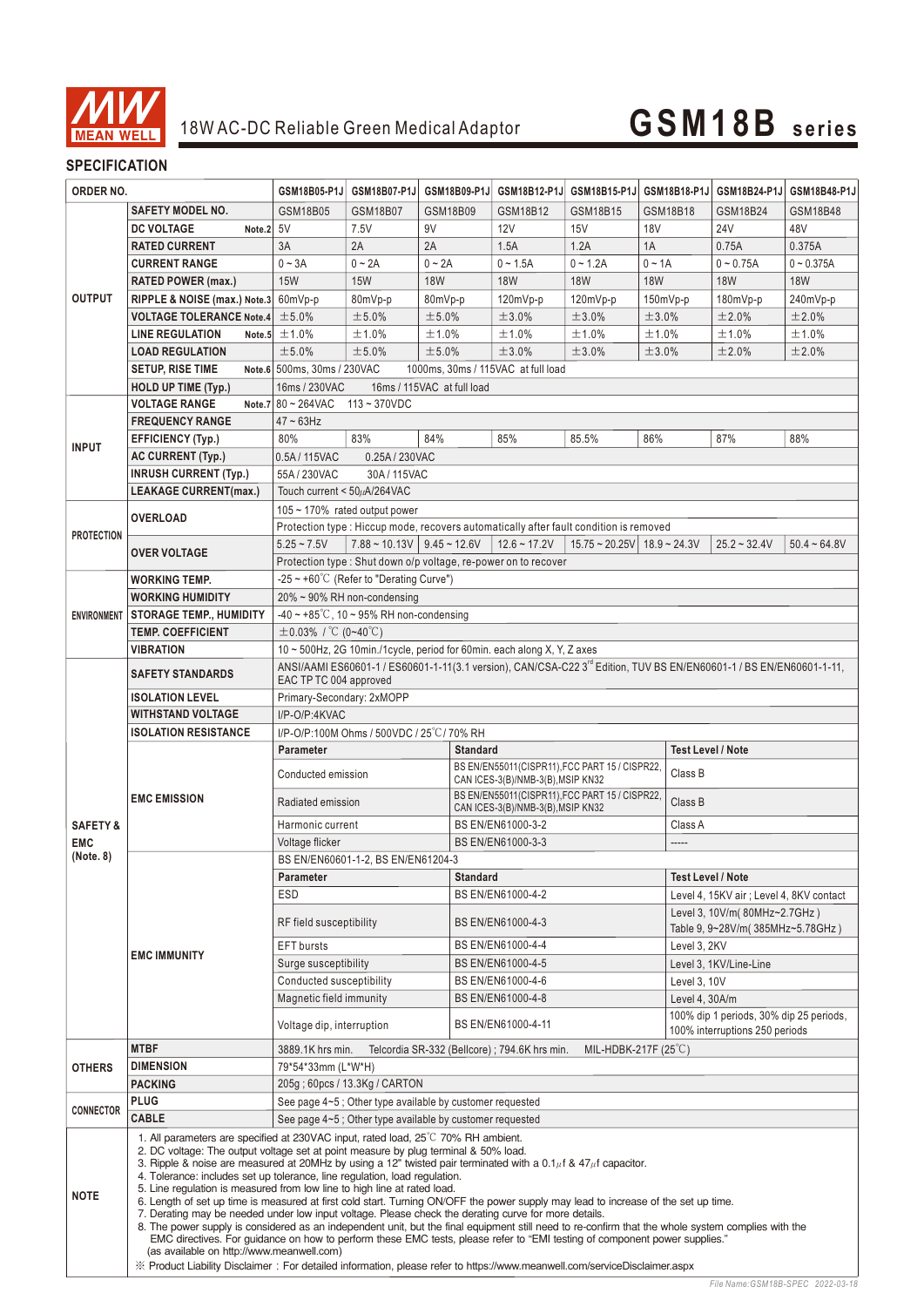

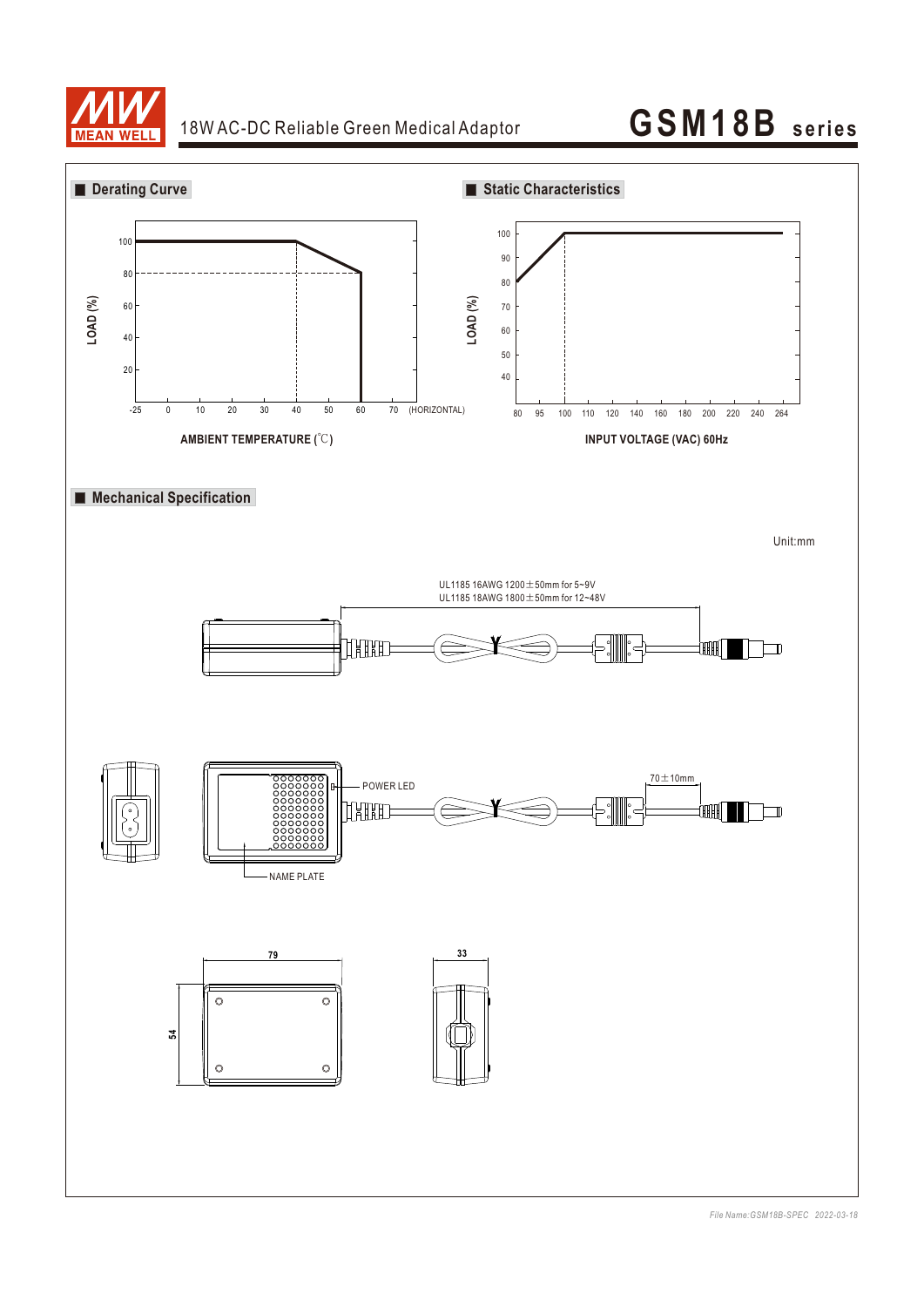

| DC output plug<br>Standard plug: P1J<br>O |                                                                                                                                                                                                     |                         |                |                         |                       |               |               |                                                                                                          |
|-------------------------------------------|-----------------------------------------------------------------------------------------------------------------------------------------------------------------------------------------------------|-------------------------|----------------|-------------------------|-----------------------|---------------|---------------|----------------------------------------------------------------------------------------------------------|
| P <sub>1</sub>                            |                                                                                                                                                                                                     |                         |                |                         | <b>Pin Assignment</b> |               |               |                                                                                                          |
|                                           | 5.5<br>ŒH                                                                                                                                                                                           |                         |                | 11±0.5mm                |                       |               |               |                                                                                                          |
|                                           |                                                                                                                                                                                                     |                         |                |                         | Outside               |               | Inside        |                                                                                                          |
|                                           | DC plug changeable through:<br>(1) Customization of the standard part with an optional DC plug according to the table (MOQ applicable)<br>(2) Quick adapter accessory (sold separately without MOQ) |                         |                |                         |                       |               |               | Please refer to below table and online selection guide : https://www.meanwell.com/upload/pdf/DC_plug.pdf |
|                                           | Example quick adapter accessory:                                                                                                                                                                    |                         |                |                         |                       |               |               |                                                                                                          |
|                                           |                                                                                                                                                                                                     |                         |                |                         |                       |               |               |                                                                                                          |
|                                           |                                                                                                                                                                                                     |                         |                |                         |                       |               |               |                                                                                                          |
|                                           |                                                                                                                                                                                                     |                         |                |                         |                       |               |               |                                                                                                          |
|                                           |                                                                                                                                                                                                     |                         |                |                         |                       |               |               |                                                                                                          |
|                                           |                                                                                                                                                                                                     |                         |                |                         |                       |               |               |                                                                                                          |
|                                           | Optional DC plug: (Available in customized cable or quick adapter)                                                                                                                                  |                         |                |                         |                       |               |               |                                                                                                          |
|                                           |                                                                                                                                                                                                     |                         |                |                         | A                     | B             | С             | <b>Quick Adapter</b>                                                                                     |
|                                           | <b>Tuning Fork Style</b>                                                                                                                                                                            |                         |                | Type No.                | OD                    | ID            | L             | Accessory                                                                                                |
|                                           |                                                                                                                                                                                                     |                         | С              | <b>P1I</b>              | 5.5                   | 2.1           | 9.5           |                                                                                                          |
|                                           |                                                                                                                                                                                                     | ŒH                      |                | P <sub>1</sub> L        | 5.5                   | 2.5           | 9.5           |                                                                                                          |
|                                           |                                                                                                                                                                                                     |                         | (Straight)     | P <sub>1</sub> M        | 5.5                   | 2.5           | 11.0          | Available                                                                                                |
|                                           |                                                                                                                                                                                                     |                         | C              | P <sub>1</sub> IR       | 5.5                   | 2.1           | 9.5           |                                                                                                          |
|                                           |                                                                                                                                                                                                     |                         |                | P <sub>1</sub> JR       | 5.5                   | 2.1           | 11.0          |                                                                                                          |
|                                           |                                                                                                                                                                                                     |                         | (Right-angled) | P <sub>1</sub> LR       | 5.5                   | 2.5           | 9.5           |                                                                                                          |
|                                           |                                                                                                                                                                                                     |                         |                | P1MR                    | 5.5                   | 2.5           | 11.0          |                                                                                                          |
|                                           |                                                                                                                                                                                                     | <b>Barrel Style</b>     |                | Type No.                | $\overline{A}$        | B             | $\mathsf C$   |                                                                                                          |
|                                           |                                                                                                                                                                                                     |                         |                |                         | OD                    | ID            | L             | (Current rating: 7.5A max.)                                                                              |
|                                           |                                                                                                                                                                                                     |                         | С              | P <sub>2</sub> I        | 5.5                   | 2.1           | 9.5           |                                                                                                          |
|                                           |                                                                                                                                                                                                     |                         |                | P <sub>2</sub> J        | 5.5                   | 2.1           | 11.0          |                                                                                                          |
|                                           |                                                                                                                                                                                                     | <b>HHH</b>              |                | P <sub>2</sub> L        | 5.5                   | 2.5           | 9.5           | <b>None</b>                                                                                              |
|                                           |                                                                                                                                                                                                     |                         | (Straight)     | P <sub>2</sub> M        | 5.5                   | 2.5           | 11.0          |                                                                                                          |
| <b>COLLEGE</b>                            |                                                                                                                                                                                                     |                         | $\overline{C}$ | P <sub>2</sub> IR       | 5.5                   | 2.1           | 9.5           |                                                                                                          |
|                                           |                                                                                                                                                                                                     |                         |                | P <sub>2</sub> JR       | 5.5                   | 2.1           | 11.0          |                                                                                                          |
|                                           |                                                                                                                                                                                                     |                         | (Right-angled) | P <sub>2</sub> LR       | 5.5                   | 2.5           | 9.5           |                                                                                                          |
|                                           |                                                                                                                                                                                                     |                         |                | P2MR                    | 5.5                   | 2.5           | 11.0          |                                                                                                          |
|                                           | Lock Style                                                                                                                                                                                          |                         |                | Type No.                | $\mathsf{A}$          | B             | $\mathsf C$   |                                                                                                          |
|                                           |                                                                                                                                                                                                     |                         |                |                         | OD                    | $\mathsf{ID}$ | L             |                                                                                                          |
|                                           |                                                                                                                                                                                                     | <b>Floating Locking</b> |                | P2S(S761K)              | 5.53                  | 2.03          | 12.06         | None                                                                                                     |
| <b>CALLED</b>                             |                                                                                                                                                                                                     |                         |                | P2K(761K)<br>P2C(S760K) | 5.53<br>5.53          | 2.54<br>2.03  | 12.06<br>9.52 |                                                                                                          |